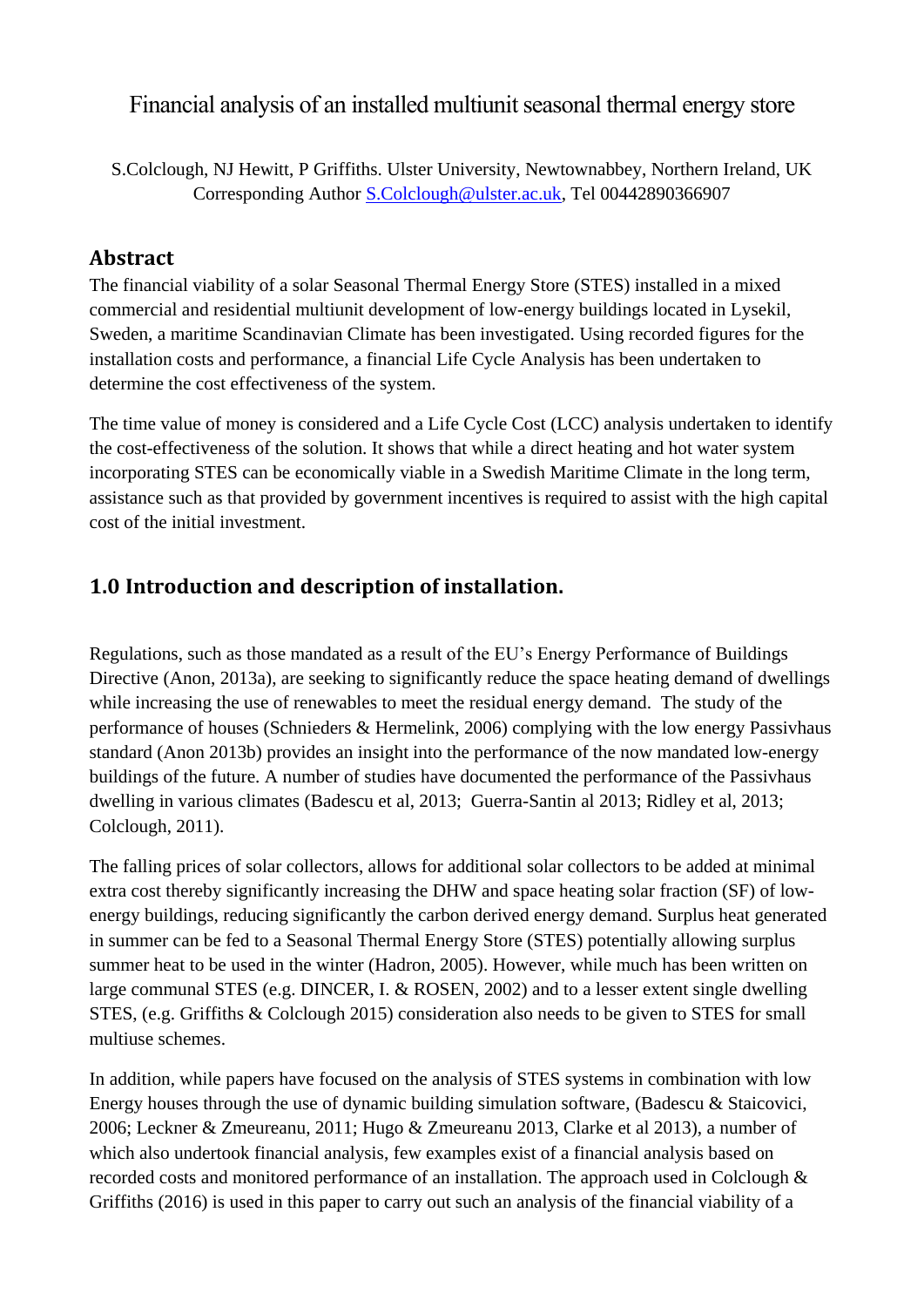space heating and DHW solar thermal installation utilising STES for a multiuse development complying with the Passivhaus standard in a Swedish maritime climate based on the recorded data.

An existing 381m<sup>2</sup> building "Building 1" comprising four shop units and two two bedroom apartments has been renovated to standards approaching the Passive House Enerphit standard. In addition, a newbuild two-storey  $390m^2$  building "Building 2" has been built to the Passive House standard and a  $23m<sup>3</sup>$  Seasonal Thermal Energy Store (STES) installed in its basement.

Space and domestic hot water (DHW) heating is provided by means of a district heating system in combination with a solar system. See fig. 1 for a schematic of the wet heating system.



**Fig. 1 Schematic of Wet Heating System**

The 50 m<sup>2</sup> solar array comprises 10 panels of 1.8 m<sup>2</sup> aperture (totalling 18 m<sup>2</sup>) of evacuated tube collectors and 16 panels of 2 m² aperture, (totalling 32 m²) of flat plate collectors. A 3300 L buffer tank located in building one is logically divided into two based on thermal stratification considerations. The solar collectors supply heat to the heat exchanger coil in the middle of the buffer tank ("tank 1") or heat exchanger coil at the bottom of the buffertank ("tank 2"). Heat excess to the requirements of the buffer tank is fed to the Seasonal Thermal Energy Store (tank 3) in building two.

## **2.0 Theory and approach**

### **2.1 Overview - Life Cycle Cost and Savings Analysis**

Life-cycle cost analysis is a tool used to determine the most cost-effective option among different competing alternatives for a project, when each is equally appropriate to be implemented on technical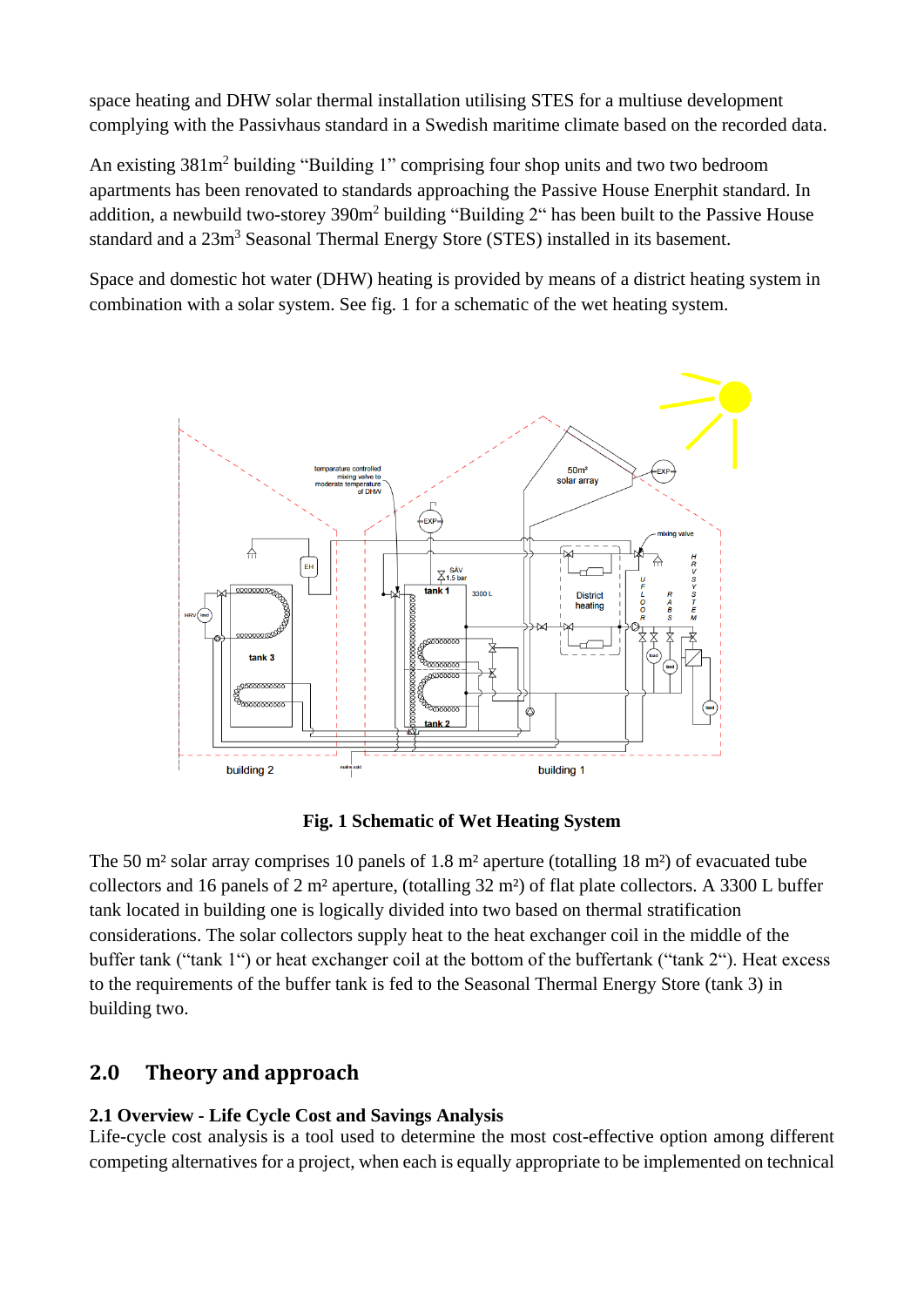grounds. All costs are usually discounted and totalled to a present day value known as the net present value (NPV) using a discount factor d, bringing costs to their present day value.

A 40 year period has been chosen for this analysis given the significant capital investment costs required for the seasonal thermal energy store and the long service life of the STES. The STES is considered to be part of the energy infrastructure of the dwelling in the same way as appropriate orientation, insulation and airtightness. The analysis does not consider the cost of financing the investment, tax incentives or annual corporate tax treatments.

### **2.2 Expected Life of the Equipment**

Given that solar thermal is a mature technology, the various components carry long warranties and it is anticipated that with minimal intervention, systems will continue to operate for 15 to 40 years. Cost has been allocated for scheduled maintenance of the system every six years, in line with the maintenance schedule carried out at the installation, and it is assumed that the solar thermal system will continue to operate for 20 years with no further investment and that the value of all equipment at the end of the 20 year period is zero. In the case for the installation in Lysekil, the STES tank was purchased second-hand, at a considerable discount compared with the purchase of a similar tank new.

For this reason, it is assumed that the STES tank will also require replacement at the same time as the complete system was overhauled at a cost the same as was initially incurred. In addition, in order to reduce complications in the analysis it is assumed that the Combi system will also be required to be replaced within the 20 year period. The approach of replacing all equipment 20 year period is considered a prudent but conservative financial approach.

#### **2.3 Capital costs**

The capital costs are outlined in fig 2. It is assumed that the capital costs of the district heating (DH) system is zero as a district heating space heating system is necessary in order to provide backup for the solar installation in respect of both space heating and DHW. Thus, the capital costs of the installed district heating system are eliminated from the solar and district heating cost analyses. In addition, it is assumed in the analysis that an existing HRV System and underfloor heating system is available as a heat delivery mechanism and therefore an extra heat transport mechanism is not required.

#### **2.4 Operational Costs**

It is assumed that a maintenance check is carried out and a glycol solution is added to the water in the solar circuit every six years. It is assumed that this costs  $\epsilon$ 150 (at today's prices).

In order to estimate the costs involved in an overhaul of the system, a cost equivalent to the full system cost of the DHW and HRV System, including replacement of the solar panels, combisystem tank and STES tank is allocated to year 20, and multiplied by the appropriate inflation conversion and Net Present Value (NPV) factors, resulting in a cost allocation of €37,652 in year 20. Thereafter, the six yearly maintenance interval continues to be scheduled, with the first scheduled maintenance intervention occurring six years after system overhaul.

The annual running costs in addition to the capital costs are also included. From measurements conducted at the site, it is known that the underfloor/HRV System heating pumps in building 1 consumes 155kWh of electricity annually and 78 kWh in building 2 in distributing heat from the district heating/solar system, and 17 kWh when distributing heat from the STES. The combined 250kWh is negligible when compared with the 60839 kWh of energy consumed in heating building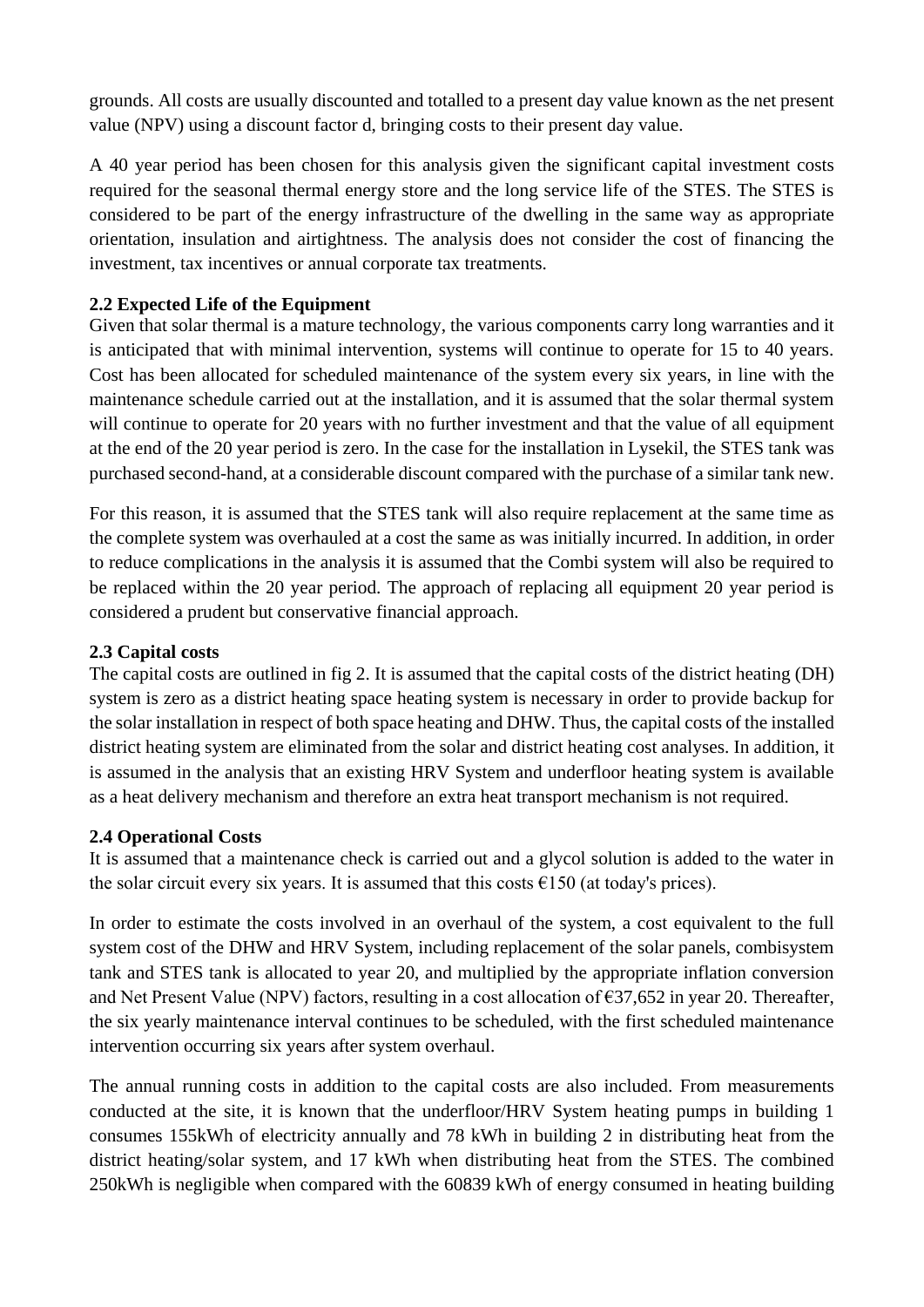1 and two over the period. In addition, the 5050 kWh electricity used for space heating and DHW heating is also relatively minor. Nonetheless, the energy costs of electricity are considered separately from the energy costs of the district heating, and are included in the overall financial analysis.

|                                                                                         |                                                             |                                     | € / kr rate: 9.1 |                | 15/09/2015  |             |  |
|-----------------------------------------------------------------------------------------|-------------------------------------------------------------|-------------------------------------|------------------|----------------|-------------|-------------|--|
| Item                                                                                    | Descr.                                                      | Suppl                               | Price €          | Amount         | Price ea Kr | Tot Kr      |  |
| Collector Vacuum U-tube 1.8m2 X 10=<br>18m2                                             | TZ 47/1500-20U 011-<br>7S162_R 2,5 liter liquid             | Sunking Sept 2011                   | 5,275            | 10             | 4.800       | 48.000      |  |
| Collector Flat plate 2m2 x 16=32m2                                                      |                                                             | Sunking Sept 2011                   | 7,033            | 16             | 4,000       | 64,000      |  |
| Controller                                                                              | Steca TR 0603mc                                             | Steca                               | 136              | $\mathbf{1}$   | 1,242       | 1,242       |  |
| Pumpstation:                                                                            | Steca Solar DN25 TPA-25<br>+TPAF-25+WILO ST25/7             | Steca                               | 270              | $\mathbf{1}$   | 2,454       | 2,454       |  |
| <b>Flow Meter</b>                                                                       | Steca TA VM1 Flow Meter<br>DS                               | Steca                               | 229              | $\overline{4}$ | 522         | 2,087       |  |
| Sensor:                                                                                 | PT 1000                                                     |                                     | 1,099            | 10             | 1,000       | 10,000      |  |
| VEAB ductheater 0.29 lit in pipe                                                        | CWW 160-2-2.5                                               | <b>VEAB</b>                         | 1.582            | 12             | 1.200       | 14.400      |  |
| Thermostatic regulating valve                                                           | Duco mixautomat                                             | EO                                  | 44               | $\mathbf{1}$   | 400         | 400         |  |
| 3-way motorized valve Wege-Motor-<br>Umschaltventil                                     |                                                             | EO                                  | 396              | 3              | 1,200       | 3,600       |  |
| Expansionvessel solar max 10bar                                                         | 80 lit                                                      | Sol & energiteknik                  | 151              | $\overline{2}$ | 686         | 1,372       |  |
| Automatic aeriator valve for top position                                               | LK aut airvent 740                                          | EO                                  | 11               | $\mathbf{1}$   | 100         | 100         |  |
| Propylenglukol konc.                                                                    | 25 lit                                                      | Sol & energiteknik                  | 182              | $\overline{2}$ | 828         | 1,656       |  |
| Internal tank (tank 1)                                                                  | 3300 lit w 13 coils x 15m<br>finned cu-pipes 22mm<br>Cuporo | Husqvarna tanksvets                 | 7,651            | $\mathbf{1}$   | 69,625      | 69,625      |  |
| Labour to install tank 1, culvert, pipes,<br>install solar panels, all inside and out + |                                                             | <b>F&amp;G, EO</b>                  | 12,914           | $\mathbf{1}$   | 117,520     | 117,520     |  |
| Labour to install floorheat under old house<br>+20mm PEX60m                             |                                                             | <b>F&amp;G, EO</b>                  | 679              | $\mathbf{1}$   | 6,180       | 6,180       |  |
| <b>Costs of Seasonal Thermal Energy Store</b>                                           |                                                             |                                     |                  |                |             |             |  |
| Solar flexrohr twin ss insulated pipes                                                  | DN20 13mm insul<br>2x.75mm 25m +EPDM<br>insul               | Foamteam                            | 1,181            | 50             | 215         | 10,750      |  |
| Tank 2: Steel tank in basement                                                          | 23.6m3                                                      | Emils skrot Norköping<br>April 2013 | 2,198            | $\mathbf{1}$   | 20,000      | 20,000      |  |
| Finned cupper pipes & fittings tank 2                                                   |                                                             | Rinkaby rör                         | 1,138            | $\mathbf{1}$   | 10,358      | 10,358      |  |
| Foam insulation of tank 2                                                               | 150mm                                                       | Ecofoam AB                          | 2,754            | $\mathbf{1}$   | 25,063      | 25,063      |  |
| <b>Cupper pipes</b>                                                                     | from store                                                  | Sch Ltd                             | 1,099            | 1              | 10,000      | 10,000      |  |
| New expasion vessels in attic                                                           | 2x80lit expansion vessels ir EO May 2013                    |                                     | 1.538            | $\mathbf{1}$   | 14,000      | 14,000      |  |
| Upgrade to larger circulationpump EC type                                               | Wilo Stratos 25/1-10 Can Pl                                 | LP July 2014                        | 440              | $\mathbf{1}$   | 4,000       | 4,000       |  |
| Labour to install Solar flexrohr twin ss                                                |                                                             | Åke Häggman,<br>Niklasson           | 1,152            | $\mathbf{1}$   | 10,480      | 10,480      |  |
| Connection to existing district heating                                                 |                                                             | EO                                  | 2,198            | $\mathbf{1}$   | 20,000      | 20,000      |  |
| Repairs of leaks and new liquid                                                         | 2013 EO                                                     |                                     | 1,648            | $\mathbf{1}$   | 15,000      | 15,000      |  |
| Repairs leaks roof new with new teflon tape changed part liquid                         |                                                             | EO July 2015                        | 879              | $\mathbf{1}$   | 8,000       | 8,000       |  |
| Sum:                                                                                    |                                                             |                                     | 53,878 €         |                |             | 490,287 SEK |  |

**Fig 2. Capital Costs for STES installation**

#### **2.5 Treatment of the time value of money**

The Life Cycle Cost and Savings analysis has been carried out with the following financial variables;

Annual Discount Rate  $d = 3%$  (based on the required IRR (Internal Rate of Return) within the company concerned at the time of the analysis).

Annual Rate of Inflation  $i = 3\%$ , reflecting the low average rates of inflation experience in Europe (Anon 2016a)

Annual Rate of Electricity Inflation  $i_e = 7.3\%$  based on the average rate of electricity inflation over the period 1980 to 2016 (anon 2016b).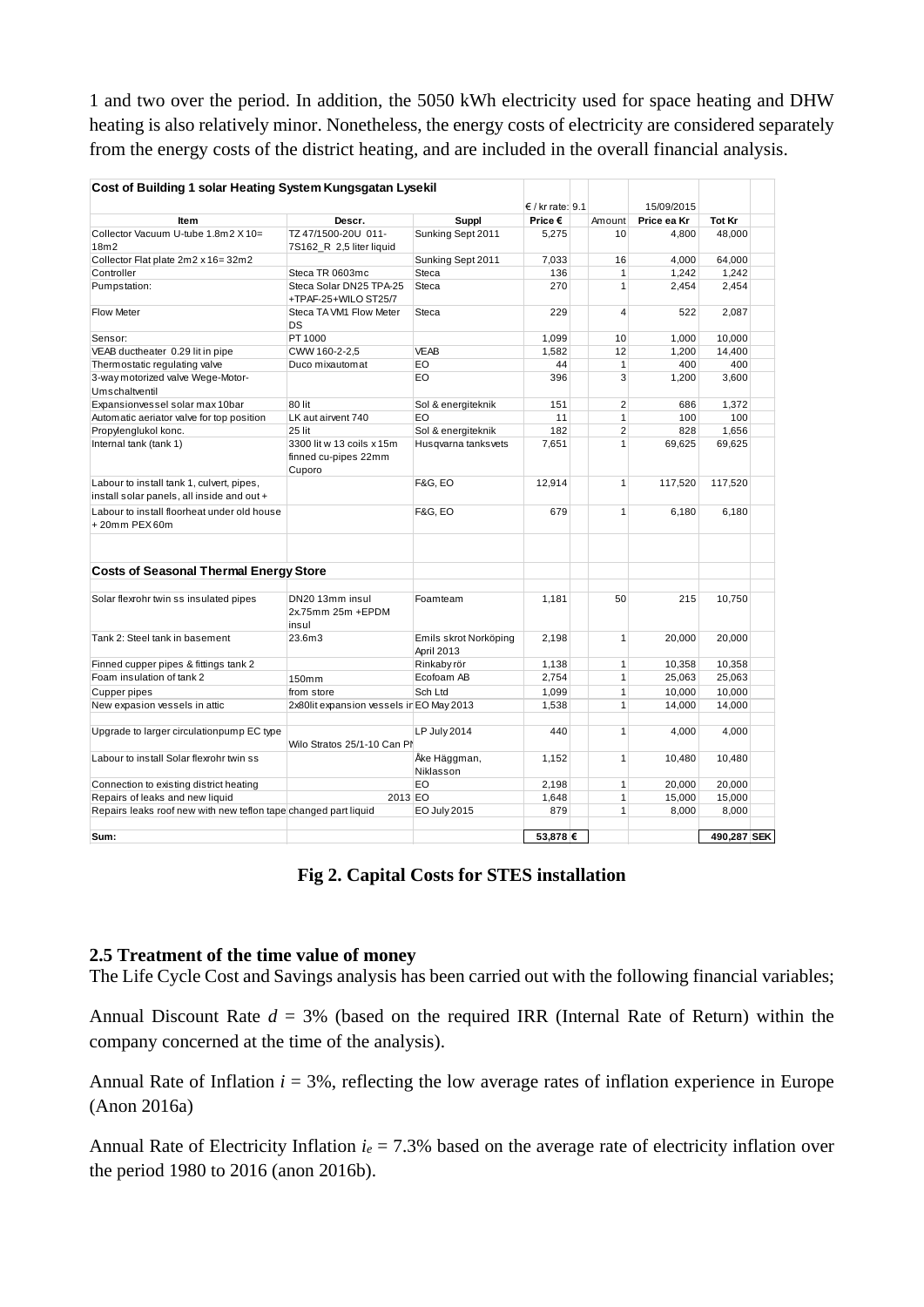## **3.0 Results of financial analysis**

### **3.1 Building 1**

Fig. 3 gives a graphical representation of the NPV of the cost of the DHW and space heating for building 1 over the 40 year period, allowing the break point to be readily obtained.



**Fig. 3 NPV costs for heating building 1, comparing DH with solar**

The overall NPV of the heating cost for building 1 using the DH system option is  $\epsilon$ 389,678, with the cost using the solar installation (in combination with the DH) at  $\epsilon$ 306,520. The base case (i.e. using only district heating) clearly is least expensive initially, as no extra expenditure is required. However over the 40 year period, the NPV of the base case is  $\epsilon$ 83,158 (27.1%) higher compared with using the solar installation reflecting the higher DH annual running costs.

Breakeven occurs in year 16, after which the solar heating has a lower net present value than the base case. However, in year 20 the solar equipment has to be replaced. With the extra capital investment (reflecting a replacement of all equipment), breakeven does not occur again until year 26. From year 26, the solar installation has a lower NPV compared with the base case.

It is noted that in this Building 1 financial analysis, the extra cost associated with the STES is ignored given that no financial benefit will accrue in respect of heating building 1. It is assumed that while the solar panels and combi system have been designed to provide heat to building 1 and 2, in the Building 1 analysis, the extra solar heat provided to building 2 has not been considered a benefit. Thus while the costs are reduced (due to the exclusion of the STES), similarly the benefits of the large solar array are also reduced. This is a necessary shortcoming of this financial analysis in respect of building 1.

### **3.2 Building 2**

Fig. 4 gives the net present value for space heating and DHW for the combined load of building 1 and building 2, incorporating the cost and also the benefit of the seasonal thermal energy store. It shows that the overall NPV of the cost of heating building 1 and 2 using the DH system option (in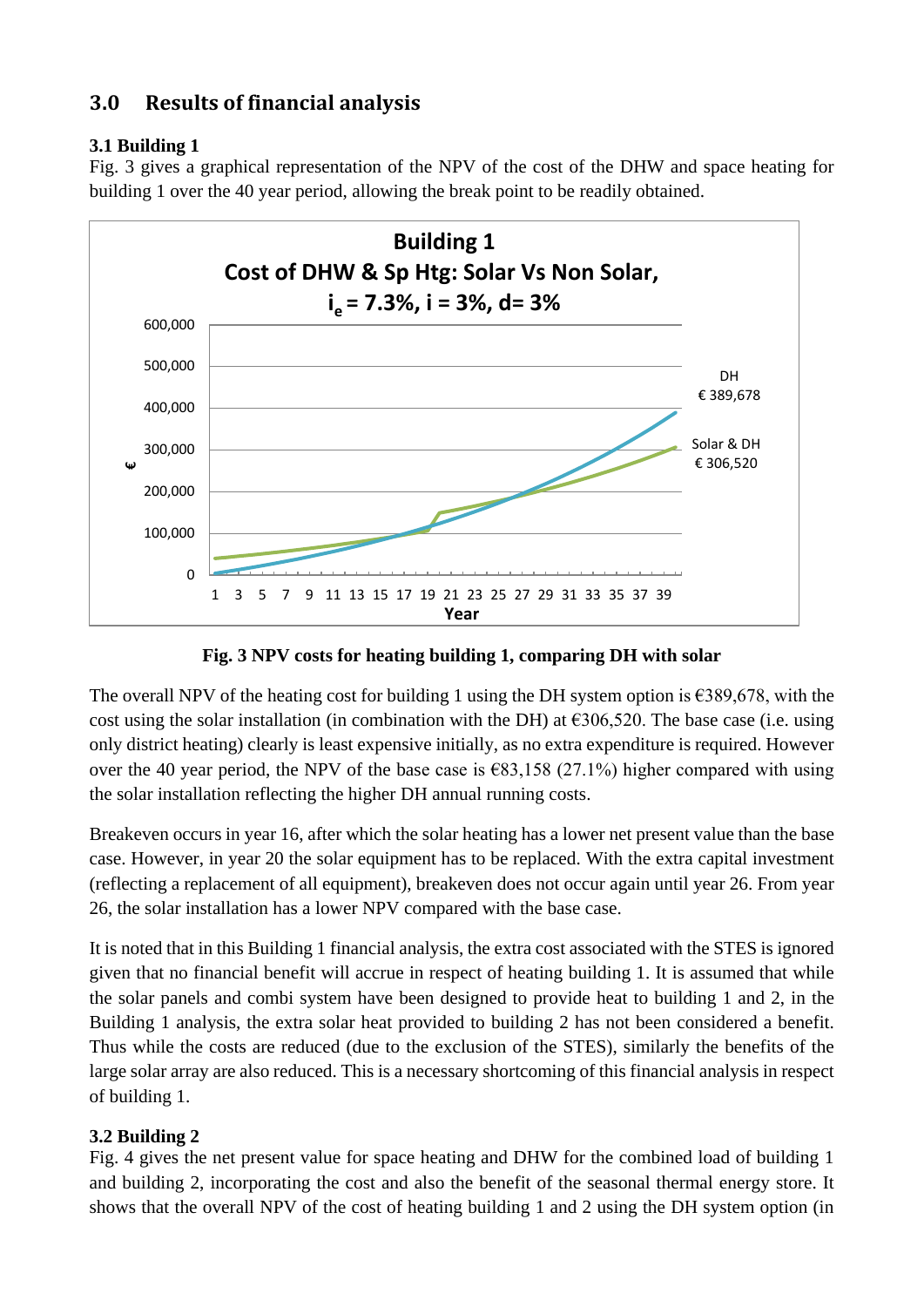combination with electric space heating) is  $\epsilon$ 514,492, while the cost of using solar in combination with DH is  $\epsilon$ 405,415. It is noted that the extra cost of heating building 1 and two compared with just heating building 1 with the solar option is only  $\epsilon$ 98895 (32%), compared with  $\epsilon$ 124,814 (again 32%) in the case of the DH option. While the DH base case is least expensive initially, the NPV of the base case is  $\epsilon$ 109,077 (27%) higher than the NPV for using the solar installation, with breakeven occurring in year 17. This reflects the extra cost associated with the STES after which the solar installation has a lower NPV. Given the extra capital investment in year 20 (reflecting a replacement of all equipment), breakeven occurs again in year 27 after which the solar installation has a lower NPV.



**Fig. 4 NPV costs for heating building 1 and two, comparing DH with solar**

Coincidentally the solar option provides a 27% saving for building 1 (ignoring the STES) and a 27% saving for building 1 and two (incorporating the STES).

## **4.0 Discussion and Conclusion**

The costs of providing the required DHW and space heating for a multiunit development in Lysekil, Sweden are summarised. It is demonstrated that it is possible to provide significant solar space heating cost effectively by integrating a STES and that there is an economic argument for the inclusion of an STES in the long term.

There are both advantages and disadvantages associated with using actual system costs and recorded performance figures for the installation in the analysis of the financial viability of a seasonal thermal energy store. The approach of grounding the analysis in a real installation provides the benefit of providing real figures in the analysis, rather than figures based on theoretical system modelling. However, the actual installation could be optimised further which would result in a more favourable financial viability. Also, it is noted is that while fig. 3 gives the costs associated with heating building one only, and excludes the STES, the STES is required from a technical perspective to avoid thermal stratification by providing a heat load for the 50 m² of solar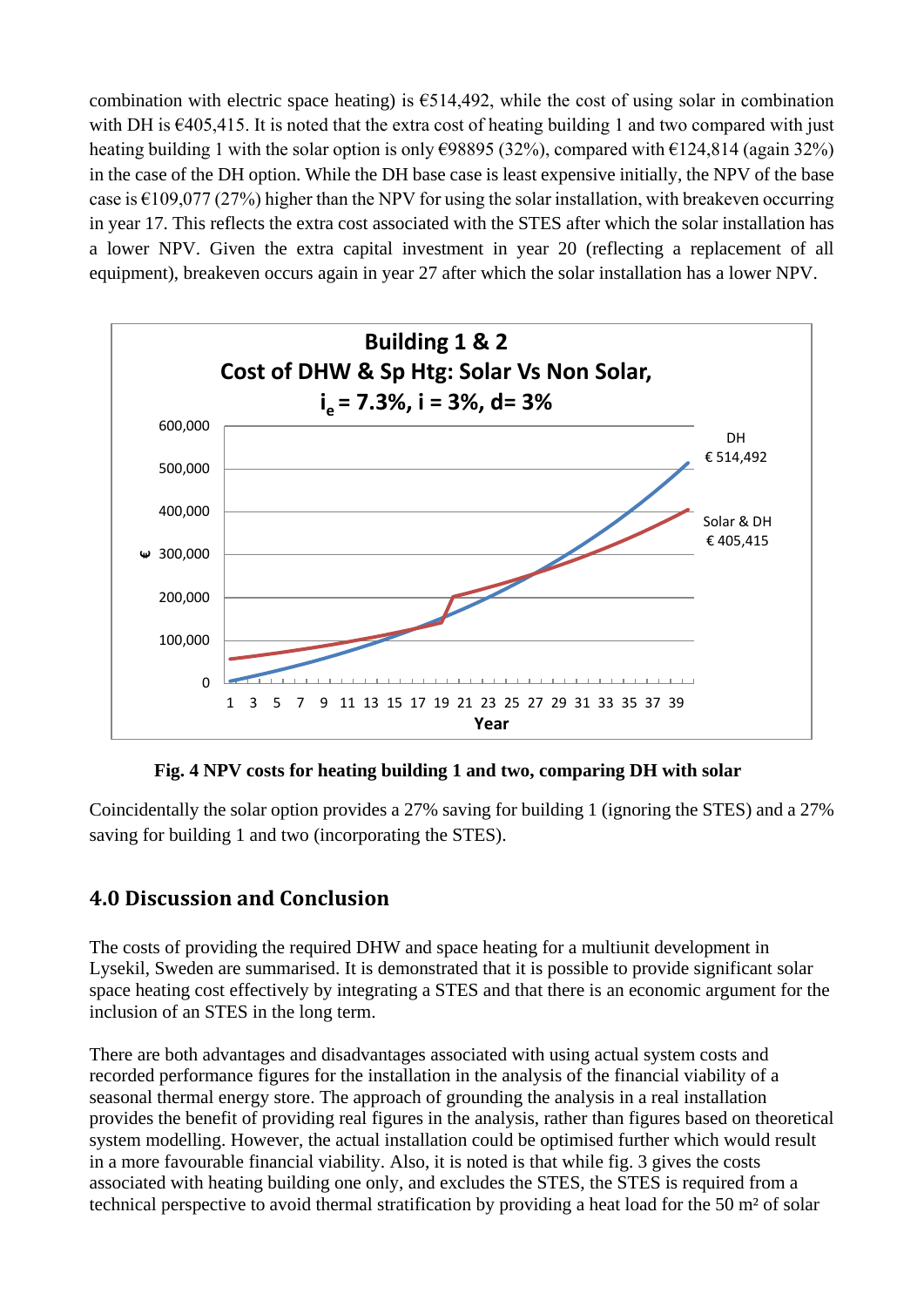panels. Because the excess heat can be accommodated by the STES, the solar fraction achieved in building one is increased beyond what would be possible without the STES.

In addition, the financial variables used are specific to the peculiarities of the site. A number of specifics are of note. The use of a second-hand Stes tank significantly increases the financial viability of the installation. In addition, the relatively high long-term Swedish electricity inflation rate of over 7% also contributes to the viability of the STES, although it should be noted that in recent years the wholesale electricity rate in Sweden has declined. Also of note is the fact that the district heating available at the site provides a low-cost means of heating and thus would mitigate against installing anything other than a basic system.

Overall, the specific STES is seen to be financially viable. Further scenarios should be considered as part of a separate paper to examine the impact of the variables for other multiunit STES implementations.

### **5.0 Acknowledgements**

This study has received funding from European Union's Horizon 2020 research and innovation programme under grant agreement Nº 657466 (INPATH-TES).

## **6.0 References**

Anon, 2013a Energy Performance of Buildings Directive 2010/31/EU (EPBD) (recast).

Available: [http://eurex.europa.eu/LexUriServ/LexUriServ.do?uri=OJ:L:2010:153:0013:0035:en:PD](http://eurex.europa.eu/LexUriServ/LexUriServ.do?uri=OJ:L:2010:153:0013:0035:en:PDF%20) [F](http://eurex.europa.eu/LexUriServ/LexUriServ.do?uri=OJ:L:2010:153:0013:0035:en:PDF%20) (Last accessed Dec 2016).

Anon 2013b-last update, What is a Passive House?

Available: [https://passipedia.org/basics/the\\_passive\\_house\\_-\\_definition](https://passipedia.org/basics/the_passive_house_-_definition) (Last accessed Dec 2016). Anon 2016a, Annual Average Rates of Inflation. Available: EUROSTAT, Annual Average Rates of Inflation, http://ec.europa.eu/eurostat/statistics-explained/index.php/Inflation\_in\_the\_euro\_ area.

Anon 2016b, Sweden inflation rate, 1980 to 2016, available from

http://www.tradingeconomics.com/sweden/inflation-cpi (last accessed December 2016) BADESCU, V. and STAICOVICE, M.D., 2006. Renewable energy for passive house heating.

Model of the active solar heating system. *Energy and Buildings,* **38**, pp. 129--141.

BADESCU, V., LAASER, N., CRUTESCU, R., CRUTESCU, M., DOBROVICESCU, A. and TSATSARONIS, G., 2011. Modeling, validation and time-dependent simulation of the first large passive building in Romania. *Renewable Energy,* **36**(1), pp. 142-157.

CLARKE, J., COLCLOUGH, S., GRIFFITHS, P. and MCLESKEY, J.T., 2013. A passive house with seasonal solar energy store: in situ data and numerical modelling. *International Journal of Ambient Energy,* , pp. 1-14.

COLCLOUGH, S.M., 2011. *Thermal energy storage applied to the Passivhaus standard in the Irish climate*, University of Ulster.

COLCLOUGH, S. and GRIFFITHS, P., 2016. Financial analysis of an installed small scale seasonal thermal energy store. *Renewable Energy,* **86**, pp. 422-428.

DINCER, I. and ROSEN, M., 2002. *Thernal Energy Storage. Systems and Applications.* Chichester, England: Wiley.

GRIFFITHS P and COLCLOUGH S, 5 June 2015. Seasonal Thermal Storage Handbook of Clean Energy Systems Hardcover – Jinyue Yan (Author). pp. 2479-2496.

GUERRA-SANTIN, O., TWEED, C., JENKINS, H. and JIANG, S., Monitoring the performance of low energy dwellings: two UK case studies. *Energy and Buildings,* **Volume 64**(September 2013), pp. Pages 32–40.